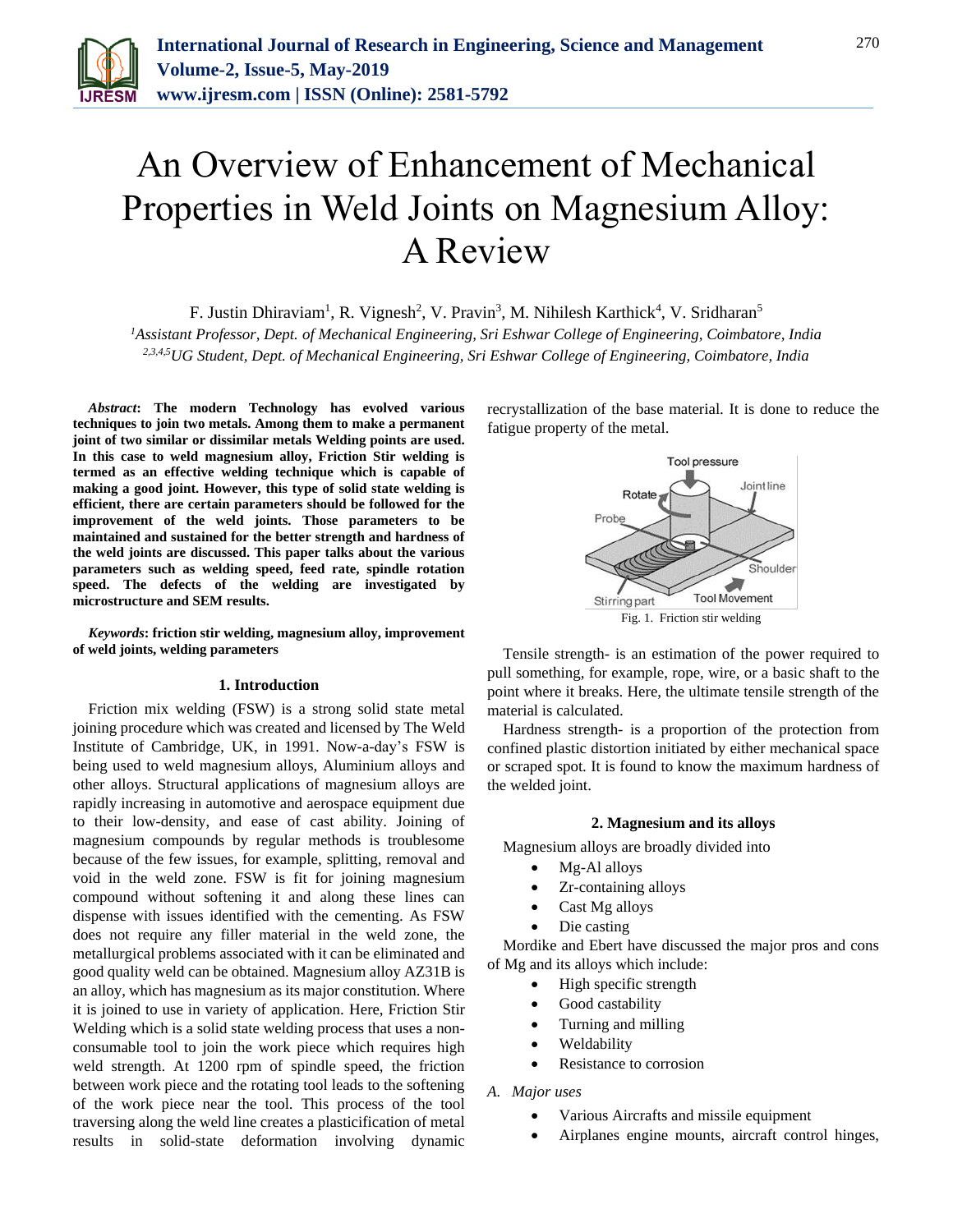

fuel tanks and wings

- Automobile wheels, engine housings, transmission cages, engine blocks
- Bicycles and other sports equipment
- Climbing Ladder
- Laptops, cell phones, TV
- Chainsaws, Portable power tools.
- Weedwhacker, hedge clipper.
- Textile and printing machineries
- Steering wheel and frames of sheet

## *B. Welding parameters*

The welding parameters play a key role during all the welding technique including the FSW. The weld quality and the final weld microstructure is influenced by the proper parameters.

*Spindle Rotational Speed:* The increase in the tool travel speed and decrease in the tool rotational speed will cause a irregular cold weld.

*Welding speed:* the increased welding speed changes the grain arrangement abruptly.

*Tilting angle:* Either a constant or variable tilting angle is kept.

*Pin Profiles:* It plays a vital role in this welding

*Axial down force:* The generation of frictional heat to soften the material is due the down force.

# *C. Welding tools*

The critical process in the FSW is the tool design as it should have high hardness at the elevated temperature and should sustain till the end. The two important factors to be considered while selecting the tool is weld quality and tool wear, because the weld quality will be affected by the heat dissipation and generation. Usually H13 tool steel is used. The various types of profiles used for pin such as tapered, cylindrical, cylindrical threaded, conical etc. The shape of pin profile ha a great Influence in the final weld microstructure, grain refinement and etc.

| Table 1                                                       |      |      |      |       |       |      |      |      |
|---------------------------------------------------------------|------|------|------|-------|-------|------|------|------|
| Mechanical properties of magnesium alloys at room temperature |      |      |      |       |       |      |      |      |
| Property                                                      | Unit | AZ91 | AM60 | AM50  | AM20  | AS41 | AS21 | AE42 |
| Ultimate tensile strength                                     | Mpa  | 240  | 225  | 210   | 190   | 215  | 175  | 230  |
| Yield strength                                                | Mpa  | 160  | 130  | 125   | 90    | 140  | 110  | 145  |
| elongation                                                    | %    | 3    | 8    | 10    | 12    | 6    | 9    | 10   |
| Elastic modulus                                               | Gpa  | 45   | 45   | 45    | 45    | 45   | 45   | 45   |
| <b>Brinell hardness</b>                                       |      | 70   | 65   | 60    | 45    | 60   | 55   | 60   |
| Impact strength                                               |      | 6.2  | 17.4 | 18.33 | 18.23 | 4.21 | 5.3  |      |

| ۰.<br>$\sim$ |
|--------------|
|--------------|

| Physical properties of magnesium alloys |           |         |      |      |        |      |        |      |      |
|-----------------------------------------|-----------|---------|------|------|--------|------|--------|------|------|
| Property                                | Unit      | Temp(F) | AZ91 | AM60 | AM50   | AM20 | AS41   | AS21 | AF42 |
| Density                                 | $g/c$ ucm | 68      | 1.81 | 1.8  | . . 77 | 1.75 | . . 77 | .76  | 1.79 |
| Linear Thermal Expansion Coefficient    | um/m      | 68-212  | 26   | 26   | 26     | 26   | 26.1   | 26.1 | 26.1 |
| Specific Heat                           | Kj/kg k   | 68      | 1.02 | .02  | .02    | 1.02 | .02    | .02  | 1.02 |
| <b>Thermal Conductivity</b>             | W/km      | 68      | 51   | 61   | 65     | 94   | 68     | 84   | 84   |
| <b>Electrical Conductivity</b>          | MS/m      | 68      | 6.6  | nm   | 9.1    | 13.1 | nm     | 10.8 | 11.7 |

| Table 3                                 |                              |                            |                          |                                       |  |  |  |  |
|-----------------------------------------|------------------------------|----------------------------|--------------------------|---------------------------------------|--|--|--|--|
| Previous studies on FSW of Mg alloys    |                              |                            |                          |                                       |  |  |  |  |
| <b>Objective</b>                        | Work piece material          |                            | Year/author              | <b>Remarks</b>                        |  |  |  |  |
| Effects of parameters on mechanical     | AZ31B400x1000x5mm            | M5 guidance High           | $2017/V$ edat<br>veli    | Micro hardness doesn't has major      |  |  |  |  |
| property in the FSW weld                |                              | Speed steel                | CAY et al.               | change due to feed rate               |  |  |  |  |
| Micro structure and tensile property of | AZ31B-H24                    | Tool steel                 | 2007/N.Afrin et al       | Higher weld speed<br>give<br>high     |  |  |  |  |
| <b>FSW</b> alloy                        |                              |                            |                          | hardness, low rotational speed gives  |  |  |  |  |
|                                         |                              |                            |                          | high yield strength                   |  |  |  |  |
| Influence of tensile property, hardness | AZ31B 240x120x5mm            | <b>High Speed Steel</b>    | $2014/S$ . Ugender et al | Exhibited<br>Maximum<br>mechanical    |  |  |  |  |
| and microstructure on welding process   |                              |                            |                          | properties<br>compared<br>other<br>to |  |  |  |  |
|                                         |                              |                            |                          | rotational speeds.                    |  |  |  |  |
| Friction stir welding on magnesium      | 2024-T3<br>alloy<br>aluminum | Tool steel(SKD61)          | 2017/C.Murugaraj et      | Tensile strength of the joint is      |  |  |  |  |
| alloy                                   | and AZ31B 3mm thick plate    |                            | al                       | equivalent to 80% of base metal is    |  |  |  |  |
|                                         |                              |                            |                          | obtained.                             |  |  |  |  |
| Analysis of defect formation in FSW     | <b>AZ31B Magnesium Alloy</b> | H <sub>13</sub> Tool Steel | 2017/Piyush<br>Gulati    | Defect free weld were formed at low   |  |  |  |  |
| of MG alloy                             |                              |                            | et al                    | rotational speed with truncated       |  |  |  |  |
|                                         |                              |                            |                          | conocal profile tool                  |  |  |  |  |
| Applying and analysis of FSW of MG      | 100x50x2<br>ZM21<br>mm       | Speed steel<br>High        | 2018/B.Magamai           | Obtains maximum weld strength of      |  |  |  |  |
| alloy by Taguchi Grey based approach    | magnesium alloy              | M35                        | Radj et al               | ZM 21 Magnesium alloys                |  |  |  |  |
| To analyze the micro hardness and       | AZ31B Magnesium Alloy        | Tool steel                 | 2010/Yu sirong et al     | hardness increased<br>from<br>Micro   |  |  |  |  |
| mechanical property of cerium added     | $200x60x5$ mm                |                            |                          | surface to the bottom of the weld     |  |  |  |  |
| AZ31B Mg alloy                          |                              |                            |                          |                                       |  |  |  |  |
| Optimization of AZ91D alloy PVD         | $AZ91D$ Mg alloy $20x20x5$   | PVD coating                | 2018/M.Sivapragash       | Coated materials have high surface    |  |  |  |  |
| parameters by Taguchi Grey approach     | mm <sup>3</sup>              |                            | et al                    | properties                            |  |  |  |  |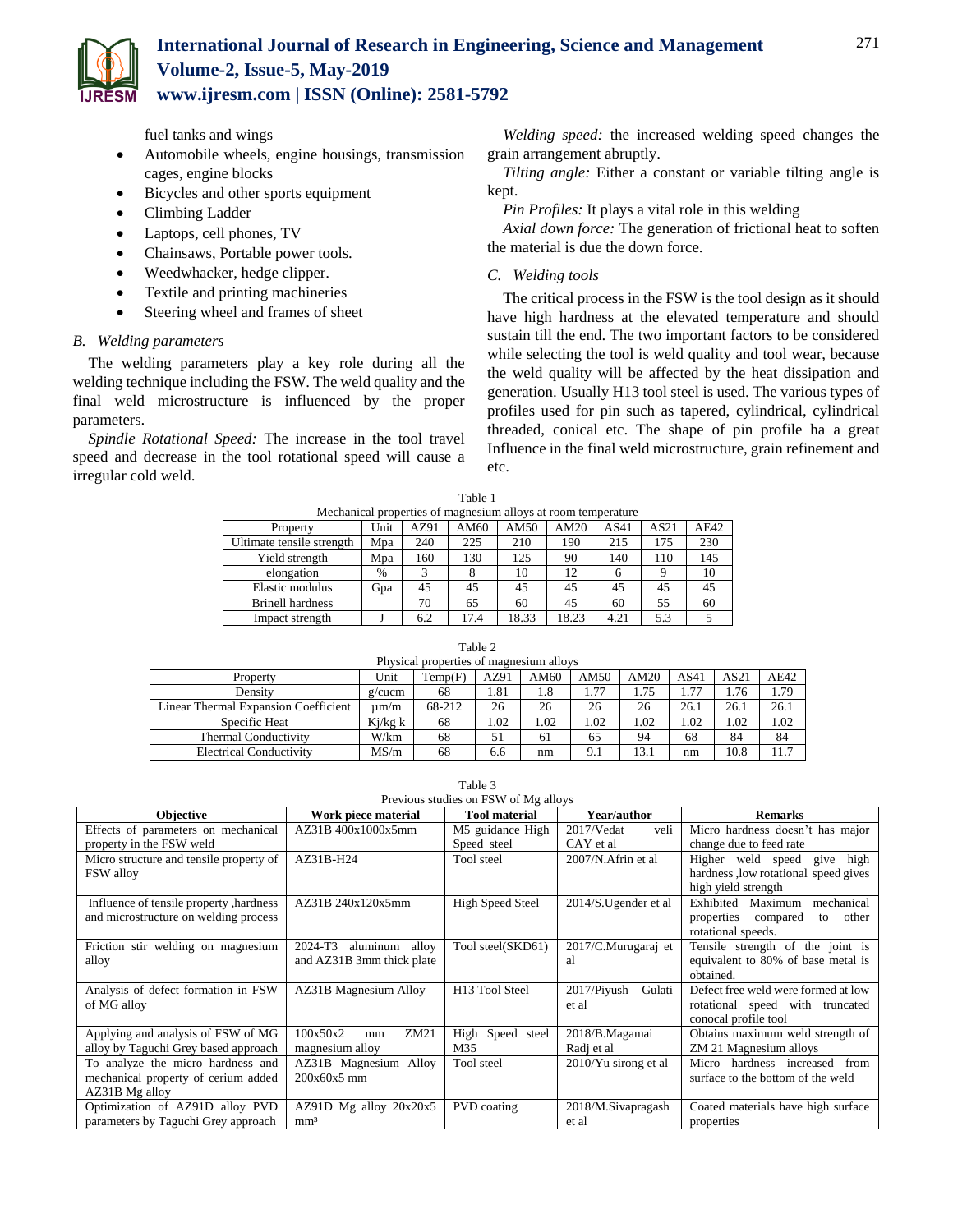

# **International Journal of Research in Engineering, Science and Management Volume-2, Issue-5, May-2019 www.ijresm.com | ISSN (Online): 2581-5792**

|                                                                                                                                            |                                                                                            | Table 3 (Contd.)                                         |                                           |                                                                                                                                                     |
|--------------------------------------------------------------------------------------------------------------------------------------------|--------------------------------------------------------------------------------------------|----------------------------------------------------------|-------------------------------------------|-----------------------------------------------------------------------------------------------------------------------------------------------------|
| Effect of corrosion resistance nickel<br>coating on AZ31B alloy by in-situ<br>shot-peening-assisted-cold spray                             | AZ31B 25x15x4 mm <sup>3</sup>                                                              | Corrosion<br>resistance<br>coating                       | 2018/Ying-Knag wei et al                  | High density of dislocation is in part<br>responsible for the slightly lower<br>anticorrosion performance of Ni<br>coating as compared to bulk Ni   |
| Effect of welding parameters on<br>similar friction stir welding joints of<br>AZ31B-O Mg alloy                                             | AZ3B-O<br>Mg<br>alloy<br>150x75mm                                                          | carbon<br>High<br>High Chromium<br>steel                 | 2014/Inderjeet singh et al                | High tensile strength which is 91% of<br>the base metal                                                                                             |
| Analysis of tensile properties and<br>strain hardening behavior of double-<br>sided arc welded and FSW AZ31B mg<br>alloy                   | 2mm thick AZ31B-H24<br>Mg alloy                                                            | Tool steel H24                                           | 2010/S.M.Choudhury et<br>al               | FSW resulted in recrytalized and<br>relatively small grains in the SZ and<br>TMAZ                                                                   |
| Evaluation of FSW process<br>of<br>dissimilar metals of 6061-T6 Al alloy<br>to AZ31B Mg alloy                                              | $AZ31B-O$<br>Mg<br>alloy<br>200x45x3.0 mm                                                  | H13 tool steel                                           | 2015/Banglong Fu et al                    | The sufficient intermixing between<br>dissimilar<br>materials<br>and<br>the<br>intermediate heat input were helpful<br>to the high weld properties. |
| Electrochemical corrosion behavior of<br>stir zone of FSW dissimilar joints of<br>AA6061 aluminium-AZ31B mg alloy                          | AA6061-T6 Al alloy 150<br>$mmx75$ mm                                                       | High speed steel                                         | 2016/R.Kamal jayaraj et<br>al             | Corrosion rate decreases with an<br>increase in exposure time                                                                                       |
| Improvement of micro structural and<br>tensile properties of AZ31B Mg alloy<br>by Stationary shoulder friction stir<br>welding             | AZ31B<br>200x90x6.35<br>mm <sup>3</sup>                                                    | Conventional<br>FSW tool                                 | 2019/Wenya li<br>et al                    | Smooth surface of alloy is produced<br>in SSFSW method                                                                                              |
| Conversion of FSW of Mg alloy<br>AZ31B to Al alloy 5083                                                                                    | AZ31B 12mm<br>AA 5083 200mm                                                                | Tool steel                                               | 2003/A.A.McLean et al                     | Visually sound and no ductile welds<br>are produced                                                                                                 |
| Proper Tool pin profile selection for<br>FEW of AZ31B alloy                                                                                | AZ31B<br>Magnesium<br>Alloy 220x75x6 mm                                                    | High carbon steel<br>High speed steel<br>Stainless steel | 2009/G. Padmanaban et<br>al               | Defect free fine equiaxed grains<br>nugget region, higher hardness and<br>tesnile property is obtained                                              |
| Effect of friction stir processing on the<br>superplastic formomg of AZ31B alloy                                                           | AZ31 B Alloy Plate                                                                         | Super<br>Plastic<br>Forming Tool                         | 2014/ S. Ramesh Babu et<br>al             | Super plastic foring time decreased<br>than that of the non-friction stir<br>processed material                                                     |
| Analysis of dissimilar FSW of Al and<br>Mg alloy                                                                                           | AZ31B<br>Magnesium alloy and<br>A5052-H aluminum<br>alloy plate.<br>plate thickness 3 [mm] | JIS SKD61 Tool<br>steel                                  | 2008/Taiki Morishige et<br>al             | Higher joint efficiency is obtained                                                                                                                 |
| Behavior analysis of stress corrosion<br>cracking of peened FSW 2195 Al alloy                                                              | Aluminum Alloy 2195<br>1.25 Thickness                                                      | <b>Tool Steel</b>                                        | 2009/ Omar Hatamleh et<br>al              | High tensile property is obtained than<br>unpeened sample                                                                                           |
| Improvement of FSW A6061-T6 Al<br>alloy by laser peening without coating                                                                   | A6061-T6<br>aluminum<br>alloy 300x60x3mm                                                   | Carbon steel<br>Strength<br>High<br>Steel                | 2012/ Y. Sano et al                       | Higher fatigue performance can be<br>expected                                                                                                       |
| Effect of Ultrasonic spot welded Al-Al<br>joint in microdtructure and mechanical<br>properties                                             | Aluminum<br>2219<br>100x25x1.25mm                                                          | High speed steel                                         | 2019/Zeng-Lei Ni et al                    | Different thickness<br>material<br>are<br>joined and fabricated                                                                                     |
| Analysis of FSW reinforcement<br>technique on 5754 alloy                                                                                   | Aluminum Alloy 5754                                                                        | H <sub>13</sub> Tool                                     | 2017/ Hossein Andalib et<br>al            | FFSSW approach with the concave<br>tool was increased the joint strength<br>for about 37% higher than CFSSW<br>strength                             |
| Improvement of strength of joint in Ti-<br>6Al-4V alloy to type-718 nickel based<br>alloy using the Au-Ni interlayer                       | nickel-based<br>Type- $718$<br>Ti-6Al-4V<br>alloy<br>and<br>alloy                          | <b>Tool Steel</b>                                        | 2018/Tomo Ogura,<br>Keisuke Miyoshi et al | High tensile strength along the<br>formation of a thin intermediate layer.                                                                          |
| Effect of Submerged friction stir<br>welding on 7050 Al alloy butt joints on<br>weld temperature distribution and<br>mechanical properties | Aluminum Alloy 7050                                                                        | H 13 Tool Steel                                          | 2011/ Rui-dong Fu et al                   | Mechanical properties of the welded<br>joints in hot water are the best<br>amongst all weld joints tested                                           |
| Strength and ductility improvement of<br>Al alloy joints via rapid cooling during<br>FSW                                                   | 20 mm thick AA2219-<br>T62 Aluminum Alloy                                                  | <b>Tool Steel</b>                                        | 2012/ W.F. Xu et al                       | Compared to air cooling , water<br>cooling during FSW improves both<br>the strength and ductility                                                   |
| Improvement of weld strength of Mg<br>to Al via tin interlayer during ultra<br>sonic spot welding                                          | Aluminum<br>5754<br>Magnesium<br>alloy<br>AZ31B (80X15X3mm)                                | H 24 Tool                                                | 2012/ V. K. Patel et al                   | Maximum lap shear strength and<br>failure energy of Mg to Al with an Sn<br>interlayer is achieved                                                   |
| Microstructure<br>performance<br>and<br>analysis for Al welds produced by<br>magnetic field assisted laser welding                         | <b>Aluminum Alloy</b>                                                                      | <b>Tool Steel</b>                                        | 2018/ Fei Yana et al                      | Joint with good weld quality can be<br>achieved with reduced susceptibility<br>and improved shear strength                                          |
| Improvement of fatigue strength for<br>high strengthsteel welded joints                                                                    | Aluminum<br>and<br>Magnesium alloy                                                         | High<br>Strength<br>Steel                                | 2012/ Halid Can Yildirim<br>et al         | An increase in fatigue strength and<br>yield strength was found                                                                                     |
| Analysis of<br>disiimilar<br>welding<br>techniques for Mg to Al alloy                                                                      | Aluminum alloy<br>1050<br>and Magnesium alloy<br>AZ31                                      | Rotating tool                                            | 2014/ Liming Liu et al                    | Impacts the dissemination and the<br>thickness of the Mg-Al alloy and<br>increases the mechanical property of<br>the joint                          |
|                                                                                                                                            |                                                                                            |                                                          |                                           |                                                                                                                                                     |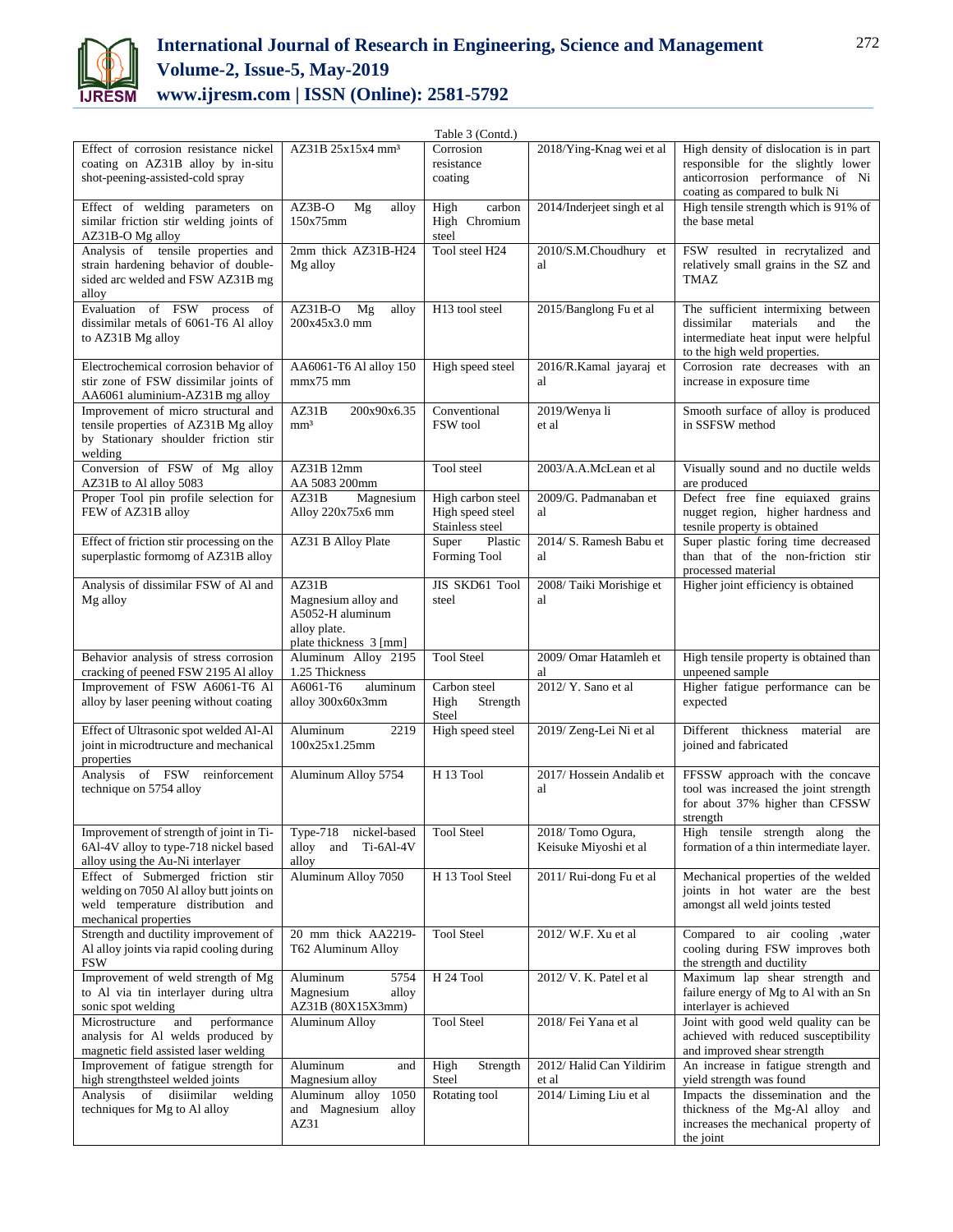

| Table 3 (Contd.)                           |          |       |                     |                                                   |  |  |  |  |
|--------------------------------------------|----------|-------|---------------------|---------------------------------------------------|--|--|--|--|
| Investigation of Fatigue<br>of<br>property | AA2024-  | Tool  | 2018/Miodrag milcic | Minimun friction heat generated and high<br>ioint |  |  |  |  |
| AA2024-T351                                | T351     | steel | et al               | efficiency is obtained                            |  |  |  |  |
|                                            | 500x65x6 |       |                     |                                                   |  |  |  |  |
|                                            | mm       |       |                     |                                                   |  |  |  |  |

### **3. Conclusion**

Thus there are several experiments that show us the parameters and methods to improve the weld joint. Friction stir welding can be done effectively for the magnesium alloy by maintaining the different tool parameters, it is also effective in joining different alloys with Mg. An effective welding with a high mechanical and micro structural property can be obtained. It shows us that right from the tool selection and the PWHT selection has a major influence in the efficiency of the weld joint. As per the study 1000rpm of tool rotation speed, 22mm/min welding speed and 0.10 plunging depth are the optimum process parameters to give maximum weld strength for 2mm thick magnesium alloy.

#### **References**

- [1] Vedat Veli ÇAY, Nida KATI, Sermin Ozan, Veysel YAPICI Investigation of effects of different Parameters on Mechanical Properties in Friction Stir Welding of AZ31B Magnesium alloy, 2017.
- [2] Inderjeet Singh, Gurmeet Singh Cheema, Amardeep Singh Kang An experimental approach to study the effect of welding parameterson similar friction stir welded joints of AZ31B-O Mg alloy. 12th global congress on manufacturing and management, GCMM 2014
- [3] N. Afrin, D.L. Chena, X. Cao, M. Jahazi Microstructure and tensile properties of friction stir welded AZ31B magnesium alloy; accepted 6 March 2007 Materials Science and Engineering A 472 (2008) 179–186
- [4] S. Ugender, A. Kumar and A. Somi Reddy Influence of Welding Processes on Tensile Properties, Microstructure, and Hardness of Friction Stir Welded AZ31B Magnesium Alloy. Bonfring International Journal of Industrial Engineering and Management Science, Vol. 4, No. 2, May 2014
- [5] Banglong Fu, Guoliang Qin, Fei Li, Xiangmeng Meng, Jianzhong Zhang, Chuansong Wu Friction stir welding process of dissimilar metals of 6061- T6aluminum alloy to AZ31B magnesium alloyBanglong Journal of Materials Processing Technology 218 (2015) 38–47
- [6] Piyush Gulatia, F, Dinesh Kumar Shuklac, Akash Guptab Defect formation analysis of Friction Stir welded Magnesium AZ31B alloy Materials Today: Proceedings 4 (2017) 1005–1012
- [7] B. Magamai Radj and T. Senthivelan Analysis of mechanical properties on friction stir welded magnesium alloy by applying Taguchi Grey based approach Materials Today: Proceedings 5 (2018) 8025–8032
- [8] Ying-Kang Wei, Yu-Juan Li, Yue Zhang, Xiao-Tao Luo, Chang-Jiu LiCorrosion resistant nickel coating with strong adhesion on AZ31Bmagnesium alloy prepared by an in-situ shot-peening-assisted cold spray. State Key Laboratory for Mechanical Behavior of Materials, School of Materials Science and Engineering, Xi'an Jiaotong University, Xi'an, Shaanxi 710049, PR China
- [9] Mustafa A. Abdulstaara, , Khaled J. Al-Fadhalah, Lothar Microstructural Variation through Weld Thickness and Mechanical Properties of Peened Friction Stir Welded 6061 Aluminum Alloy Joints, 2017.
- [10] M. Sivapragash, P. Kumaradhas, S.C. Vettivel, B. Stanly Jones Retnam Optimization of PVD process parameter for coating AZ91D magnesium alloy by Taguchi grey approach. Journal of Magnesium and Alloys 6 (2018) 171–179.
- [11] G. Padmanaban, V. Balasubramanian Selection of FSW tool pin profile, shoulder diameter and material for joining AZ31B magnesium alloy – An experimental approach. Materials and Design 30 (2009).
- [12] S. Ramesh Babu, V.S. Senthil Kumar, L. Karunamoorthy, G. Madhusudhan Reddy Investigation on the effect of friction stir processing on the superplastic forming of AZ31B Accepted 1 July 2013Materials and Design 53 (2014) 338–348.
- [13] Taiki Morishige, Atsushi Kawaguchi, Masato Tsujikawa1, Makoto Hino, Tomotake Hirata and Kenji Higashi, Dissimilar Welding of Al and Mg Alloys by FSW, 2007.
- [14] Omar Hatamleh, Preet M. Singh, and Hamid Garmestani Stress Corrosion Cracking Behavior of Peened Friction Stir Welded 2195 Aluminum Alloy Joints.
- [15] Y. Sano K. Masaki, T. Gushi, T. Sano Improvement in fatigue performance of friction stir welded A6061-T6 aluminum alloy by laser peening without coating Materials and Design 36 (2012) 809–814.
- [16] Zeng-Lei Ni and Fu-Xing Ye Microstructure and Mechanical Properties of an Ultrasonic Spot-Welded Aluminum-to-AluminumJoint: Response to Interlayer Thickness, 2019.
- [17] Hossein Andalib, Mohammadreza Farahani and Moeen Enami Study on the new friction stir spot weld joint reinforcement technique on 5754 aluminum; 2017
- [18] Tomo Ogura, Keisuke Miyoshi, Takahiro Matsumura, Tomoya Imai and Kazuyoshi Saida Improvement of joint strength in dissimilar friction welding of Ti-6Al-4V alloy to type-718 nickel-based alloy using the Au– Ni interlayer.
- [19] Rui-dong Fu Zeng-qiang Sun, Rui-cheng Sun , Ying Li , Hui-jie Liu , Lei Liu an Improvement of weld temperature distribution and mechanical properties of 7050 aluminum alloy butt joints by submerged friction stir welding Accepted 13 June 2011 Materials and Design 32 (2011) 4825– 4831.
- [20] W.F. Xua, J.H. Liua, D.L. Chenb, G.H. Luanc, J.S. Yaod Improvements of strength and ductility in aluminum alloy joints via rapid cooling during friction stir welding Accepted 28 March 2012 Materials Science and Engineering A 548 (2012) 89– 98
- [21] V. K. Patel, S. D. Bhole and D. L. Chen Improving weld strength of magnesium to aluminium dissimilar joints via tin interlayer during ultrasonic spot welding Science and Technology of Welding and Joining 2012.
- [22] Fei Yan, Xianwei Wangd, Fang Chaia,b, Huijuan Maa Linli Tiana Xiaozhong Due, Chunming Wang, Wei Wanga,bImprovement of microstructure and performance for steel/Al welds produced by magnetic field assisted laser welding Optics and Laser Technology 113 (2019) 164– 170
- [23] Halid Can Yildirim, Gary B. Marquis Fatigue strength improvement factors for high strength steel welded joints treated by high frequency mechanical impact International Journal of Fatigue 44 (2012) 168–176
- [24] Liming Liu, Daxin Ren and Fei Liu A Review of Dissimilar Welding Techniques for Magnesium Alloys to Aluminum Alloys. Accepted: 25 April 2014
- [25] V.Naveenprabhu and M.Suresh, "Performance evaluation of tube-in-tube heat exchanger using nanofluids", Applied Mechanics and Materials, vol. 787, , pp. 72–76. (2015).
- [26] F. Justin Dhiraviam, V. NaveenPrabhu, T. Suresh, and C. Selva Senthil Prabhu, "Improved Efficiency in Engine Cooling System by Repositioning of Turbo Inter Cooler," Applied Mechanics and Materials, vol. 787, (2015), pp. 792–796
- [27] P.AshokaVarthanan, G.Gokilakrishnan, (2018). Simulation Based Swarm Intelligence to Generate Manufacturing-distribution Plan for a Bearing Industry under Uncertain Demand and Inventory Scenario. International Journal of Pure and Applied Mathematics, 119, 2117-2134.
- [28] Balasubramani, S., & Balaji, N. (2016). Investigations of vision inspection method for surface defects in image processing techniques-a review. Advances in Natural and Applied Sciences, 10(6 SE), 115-120.
- [29] Venkatesha, S., & Sakthivelb, M. (2017). Numerical investigation and optimization for performance analysis in Venturi inlet cyclone separator. Desalination and water treatment, 90, 168-179.
- [30] R.Z.Wang, J.Y.Wu, Y.X.Xu, Y.Teng, W.Shi. "Spiral plate heat exchanger". "Energy Conversion and Management", Volume 42 (Issue 2), Pp. 13-23. (2001)
- [31] Lon E. Bell. "Electricity production by heat recovery in air conditioning and refrigeration". "Science", Volume 321, Issue 5895Volume 4(Issue 6), Pp. 145-146. (2008)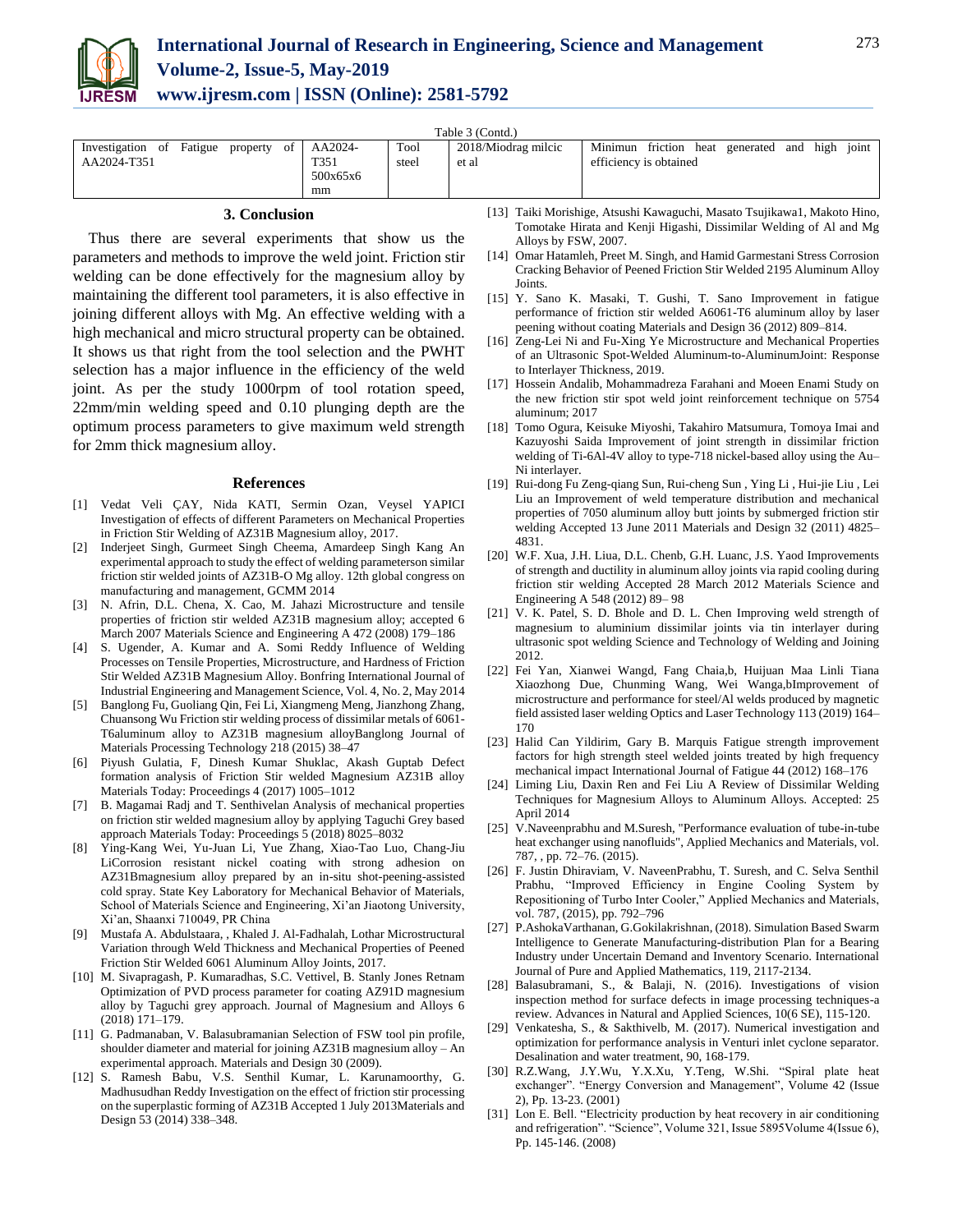

- [32] ZhaolinGu, Hong juan Liu, Yun Li. "Heat recovery system for air conditione". "Applied Thermal Engineering", Volume 24(Issue 17-18), pp. 2511-2526. (2004).
- [33] Hailei Wang. "Performance of a combined organic Rankine cycle and vapor compression cycle for heat activated cooling". "Energy" Volume 36 (Issue 1), Pp. 447-458. (2011).
- [34] John W Coleman, SrinivasGarimella." Two-phase flow regimes in round, square and rectangular tubes during condensation of refrigerant R134a". "International Journal of Refrigeration", Volume 26(Issue 1), Pp. 117- 128. (2003).
- [35] MostafaA.Abd El-Baky. "Heat pipe heat exchanger for heat recovery in air conditioning". "Applied Thermal Engineering", Volume 27 (Issue 4), pp. 795-801. (2007).
- [36] V. NaveenPrabhu, K. SaravanaKumar, T. Suresh and M. Suresh," Experimental investigation on tube-in-tube heat exchanger using nanofluids", Advances in Natural and Applied Sciences, Vol 10(7), pp. 272-278. (2016).
- [37] N. Manigandan, V.Naveenprabhu and M.Devakumar, "Design and Fabrication of Mechanical device for EffectiveDegreasing in Roller Bearing" Science direct-Procedia Engineering, 97 (2014) pp.134 – 140
- [38] N Manigandan, V NaveenPrabhu and M Suresh, "Experimental Investigation of a Brazed Chevron Type Plate Heat Exchanger," International Journal of Science Technology & Engineering, Vol. 1 (12) , (2015), pp.1-7.
- [39] V NaveenPrabhu and N Manigandan, "Design and Fabrication of Solar Transport Vehicle" IOSR Journal of Mechanical and Civil Engineering, pp. 14-19.
- [40] Y.Sureshbabu and P.AshokaVarthanan, Study the emission characteristics of catalytic coated piston and combustion chamber of a four stroke spark ignition (SI) engine, Journal of Chemical and Pharmaceutical Sciences, JCHPS Special Issue 4: December 2014, pp-126-127.
- [41] Venkatesh, S., Sakthivel, M., Sudhagar, S., & Daniel, S. A. A. (2018). Modification of the cyclone separator geometry for improving the performance using Taguchi and CFD approach. Particulate Science and Technology, 1-10.
- [42] Jeyakumar, R., Sampath, P. S., Ramamoorthi, R., & Ramakrishnan, T. (2017). Structural, morphological and mechanical behaviour of glass fibre reinforced epoxy nanoclay composites. The International Journal of Advanced Manufacturing Technology, 93(1-4), 527-535
- [43] Thirumalaisamy, R., &Pavayee Subramani, S. (2018). Investigation of Physico-Mechanical and Moisture Absorption Characteristics of Raw and Alkali Treated New Agave Angustifolia Marginata (AAM) Fiber. Materials Science, 24(1), 53-58.
- [44] Kumar, R. S., Alexis, J., &Thangarasu, V. S. (2017). Optimization of high speed CNC end milling process of BSL 168 Aluminium composite for aeronautical applications. Transactions of the Canadian Society for Mechanical Engineering, 41(4), 609-625.
- [45] Kumar, S., Alexis, J., &Thangarasu, V. S. (2016). Prediction of machining parameters for A91060 in end milling. Advances in Natural and Applied Sciences, 10(6 SE), 157-164.
- [46] Subramaniam, B., Natarajan, B., Kaliyaperumal, B., &Chelladurai, S. J. S. (2018). Investigation on mechanical properties of aluminium 7075 boron carbide-coconut shell fly ash reinforced hybrid metal matrix composites. China Foundry, 15(6), 449-456.
- [47] Balasubramani, S., Dhanabalakrishnan K. P.,Balaji, N. (2015) Optimization of Machining parameters in Aluminium HMMC using Response Surface Methodology. International journal of applied engineering research, 10(20), 19736-19739.
- [48] Callender. "Aluminium Foil for Insulation". "Architectural Forum", Volume 60(Issue 2), Pp. 67-71. (2014)
- [49] Sheng-shanBi. "Application of nanoparticles in domestic refrigerators". "Applied Thermal Engineering", Volume 28(issue 14-15), Pp. 1834- 1843. (2008).
- [50] Marcia LHuber, James FEly. "A predictive extended corresponding states model for pure and mixed refrigerants including an equation of state for R134a". "International Journal of Refrigeration", Volume 17 (Issue 1), Pp. 18-31. (1994).
- [51] Ramakrishnan, T., & Sampath, P. S. (2017). Dry Sliding Wear Characteristics of New Short Agave Angustifolia Marginata (AAM)

Fiber-Reinforced Polymer Matrix Composite Material. Journal of Biobased Materials and Bioenergy, 11(5), 391-399.

- [52] Kumar, R. S., Alexis, J., & Thangarasu, V. S. (2017). Optimization of high speed CNC end milling process of BSL 168 Aluminium composite for aeronautical applications. Transactions of the Canadian Society for Mechanical Engineering, 41(4), 609-625
- [53] Kumar, S. R., Alexis, J. S., & Thangarasu, V. S. (2017). Experimental Investigation of Influential Parameters in High Speed Machining of AMS 4205. Asian Journal of Research in Social Sciences and Humanities, 7(2), 508-523.
- [54] Ganeshkumar, S., Thirunavukkarasu, V., Sureshkumar, R., Venkatesh, S., Ramakrishnan, T. Investigation of wear behaviour of silicon carbide tool inserts and titanium nitride coated tool inserts in machining of en8 steel.
- [55] Kumar, S., Alexis, J., & Thangarasu, V. S. (2016). Prediction of machining parameters for A91060 in end milling. Advances in Natural and Applied Sciences, 10(6 SE), 157-164
- [56] Kumar, R. S., Thangarasu, V. S., & Alexis, S. J. (2016). Adaptive control systems in CNC machining processes--a review. Advances in Natural and Applied Sciences, 10(6 SE), 120-130.
- [57] Kumar, S., Alexis, J., & DhanabalakrishnanK.P (2015). Application of ga & ann for the optimization of cutting parameters for end milling operation- a comparison. International Journal of Applied Engineering Research, 10(20), 18092-18107.
- [58] Ramakrishnan, T., & Pavayee Subramani, S. (2018). Investigation of Physico-Mechanical and Moisture Absorption Characteristics of Raw and Alkali Treated New Agave Angustifolia Marginata (AAM) Fiber. Materials Science, 24(1), 53-58.
- [59] Ramakrishnan, T., & Sampath, P. S. (2017). Dry Sliding Wear Characteristics of New Short Agave Angustifolia Marginata (AAM) Fiber-Reinforced Polymer Matrix Composite Material. Journal of Biobased Materials and Bioenergy, 11(5), 391-399.
- [60] Jeyakumar, R., Sampath, P. S., Ramamoorthi, R., & Ramakrishnan, T. (2017). Structural, morphological and mechanical behaviour of glass fibre reinforced epoxy nanoclay composites. The International Journal of Advanced Manufacturing Technology, 93(1-4), 527-535.
- [61] Ramakrishnan, T., & Sampath, P. S. (2017). Experimental investigation of mechanical properties of untreated new Agave Angustifolia Marginata fiber reinforced epoxy polymer matrix composite material. Journal of Advances in Chemistry, 13(4), 6120-6126.
- [62] Ramamoorthi, R., Jeyakumar.R, & Ramakrishnan,T. (2017). Effect of Nanoparticles on the Improvement of Mechanical Properties of Epoxy Based Fiber – Reinforced Composites - A Review. International Journal for Science and Advance Research in Technology, 3(11), 1251- 1256.
- [63] Ramakrishnan, T., Sampath, P. S., & Ramamoorthi, R. (2016). Investigation of Mechanical Properties and Morphological Study of the Alkali Treated Agave Angustifolia Marginata Fiber Reinforced Epoxy Polymer Composites. Asian Journal of Research in Social Sciences and Humanities, 6(9), 461-472.
- [64] Ramakrishnan, T & Sampath, P.S. (2016). Thermogravimetric Analysis (TGA) and the Effect of Moisture Absorption on the Mechanical Properties of New Agave Angustifolia Marginata 3 Fiber (AAMF) Reinforced Epoxy Polymer Composite Material, International Journal of Printing, Packaging & Allied Sciences, 4(5), 3245-3256.
- [65] Ramakrishnan, T., Sathish, K., Sampath, P. S., & Anandkumar, S. (2016). Experimental investigation and optimization of surface roughness of AISI 52100 alloy steel material by using Taguchi method. Advances in Natural and Applied Sciences, 10(6 SE), 130-138.
- [66] Sathish, K., Ramakrishnan, T., & Sathishkumar, S. (2016). Optimization of turning parameters to improve surface finish of 16 Mn Cr 5 material. Advances in Natural and Applied Sciences, 10(6 SE), 151-157.
- [67] S. Karthik Raja S.Balasubramani, S.Venkatesh, T.Ramakrishnan (2015). Effect Of Cryogenic Tempering On Steel,International Journal of Mechanical and Civil Engineering, 2 (6), 98-113.
- [68] Venkatesh, S., &Sakthivel, M. (2017). 'Numerical Investigation and Optimization for Performance Analysis in Venturi Inlet Cyclone Separator', Desalination and Water treatment, Vol. 90, No. 9, pp. 168-179.
- [69] Venkatesh, S., Sakthivel, M., Sudhagar, S.,&Ajith Arul Daniel, S.(2018). 'Modification of the cyclone separator geometry for improving the performance using Taguchi and CFD approach', Particulate Science and Technology,